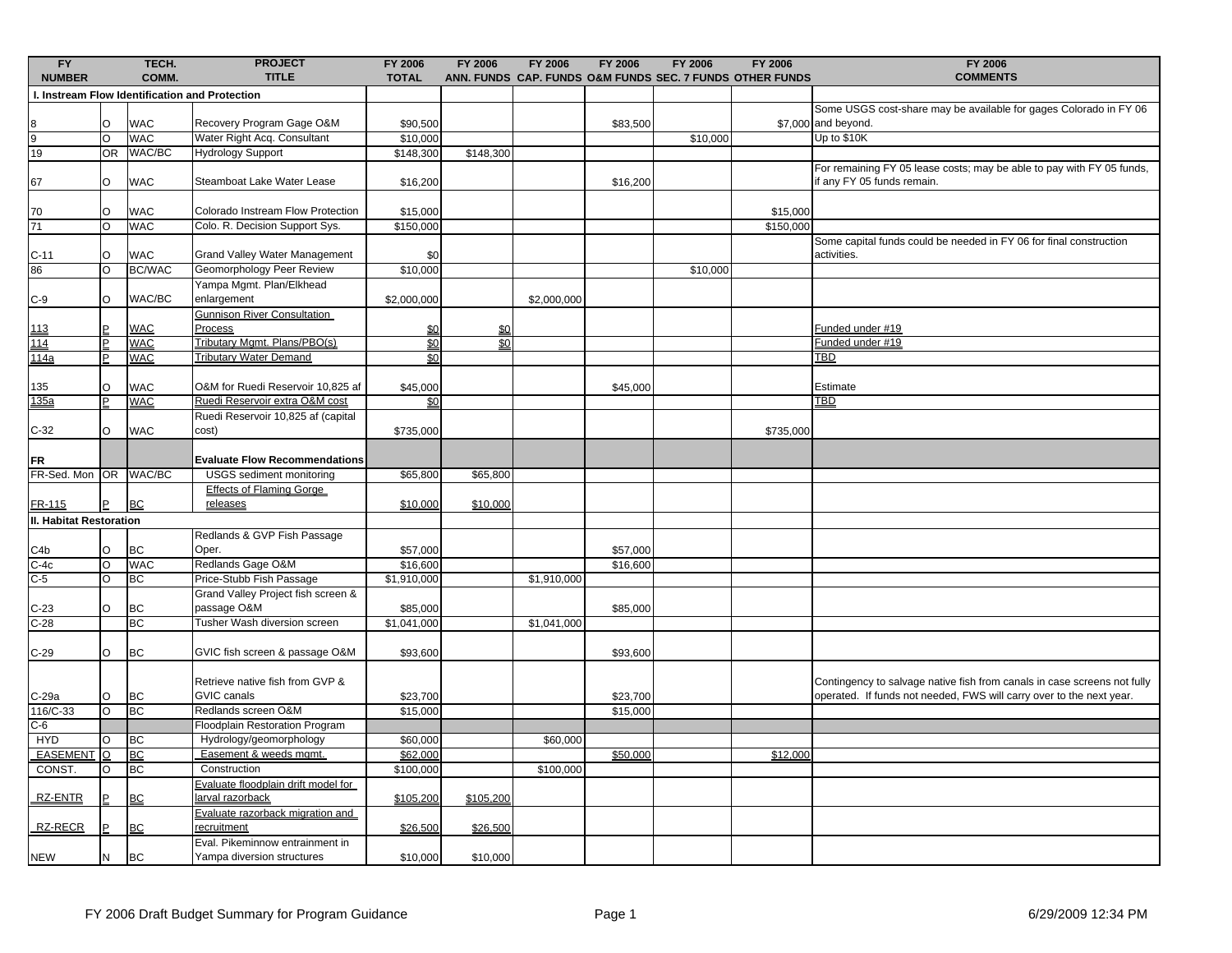| FY<br><b>NUMBER</b>                       |                          | TECH.<br>COMM. | <b>PROJECT</b><br><b>TITLE</b>                   | FY 2006<br><b>TOTAL</b> | FY 2006   | FY 2006 | FY 2006               | FY 2006 | FY 2006<br>ANN. FUNDS CAP. FUNDS O&M FUNDS SEC. 7 FUNDS OTHER FUNDS | FY 2006<br><b>COMMENTS</b>               |
|-------------------------------------------|--------------------------|----------------|--------------------------------------------------|-------------------------|-----------|---------|-----------------------|---------|---------------------------------------------------------------------|------------------------------------------|
|                                           |                          |                | III. Reduce Nonnative Fish and Sportfish Impacts |                         |           |         |                       |         |                                                                     |                                          |
| $C-20$                                    | $\circ$                  | <b>BC</b>      | Highline net O&M                                 | \$3,470                 |           |         |                       |         | \$3,470                                                             |                                          |
| 98a                                       | OR                       | <b>BC</b>      | Middle Yampa pike translocation                  | \$78,800                | \$78,800  |         |                       |         |                                                                     |                                          |
| 98b                                       | <b>OR</b>                | BC             | Upper Yampa pike translocation                   | \$141,700               | \$141,700 |         |                       |         |                                                                     |                                          |
|                                           |                          |                | Middle Green northern pike                       |                         |           |         |                       |         |                                                                     |                                          |
| 109                                       | <b>OR</b>                | <b>BC</b>      | management                                       | \$31,300                | \$31,300  |         |                       |         |                                                                     |                                          |
|                                           |                          |                | Lower Yampa bass and catfish                     |                         |           |         |                       |         |                                                                     |                                          |
| 110                                       | <b>OR</b>                | <b>BC</b>      | management                                       | \$115,200               | \$115,200 |         |                       |         |                                                                     |                                          |
|                                           |                          |                | Eval. Warmwater sportfish                        |                         |           |         |                       |         |                                                                     |                                          |
| 119                                       | $\circ$                  | <b>BC</b>      | escapement from Starvation                       | \$8,000                 | \$8,000   |         |                       |         |                                                                     |                                          |
| 123                                       | OR BC                    |                | Green River bass management                      | \$223,000               | \$223,000 |         |                       |         |                                                                     |                                          |
|                                           |                          |                | Duchesne River nonnative fish                    |                         |           |         |                       |         |                                                                     |                                          |
| 124                                       | <b>OR</b>                | <b>BC</b>      | management                                       | \$30,000                | \$30,000  |         |                       |         |                                                                     |                                          |
|                                           |                          |                | Middle Yampa River smallmouth                    |                         |           |         |                       |         |                                                                     |                                          |
| 125                                       | OR                       | <b>BC</b>      | bass and pike translocation                      | \$221,900               | \$221,900 |         |                       |         |                                                                     |                                          |
|                                           |                          |                | Colorado River smallmouth bass                   |                         |           |         |                       |         |                                                                     |                                          |
| 126                                       | <b>OR</b>                | <b>BC</b>      | removal                                          | \$73,800                | \$73,800  |         |                       |         |                                                                     |                                          |
|                                           |                          |                |                                                  |                         |           |         |                       |         |                                                                     |                                          |
| 140                                       | OR BC                    |                | Yampa fish response to nna mgmt                  | \$64,000                | \$64,000  |         |                       |         |                                                                     |                                          |
|                                           |                          |                |                                                  |                         |           |         |                       |         |                                                                     |                                          |
| <b>NEW</b>                                | OR BC                    |                | Green fish response to nna mgmt                  | \$32,900                | \$32,900  |         |                       |         |                                                                     |                                          |
| <b>NEW</b>                                | OR BC                    |                | Yampa northern pike sources                      | \$10,000                | \$10,000  |         |                       |         |                                                                     |                                          |
| IV. Propagation & Genetics Management     |                          |                |                                                  |                         |           |         |                       |         |                                                                     |                                          |
| 29<br>29a                                 |                          |                | O&M Propagation Facilities                       |                         |           |         |                       |         |                                                                     |                                          |
|                                           | OR BC                    |                | <b>Grand Valley</b>                              | \$416,800               |           |         | \$416,800             |         |                                                                     |                                          |
| 29 <sub>b</sub>                           | OR                       | B              | Ouray                                            | \$437,000               |           |         | \$437,000             |         |                                                                     |                                          |
|                                           | OR BC                    |                | Ouray well-field                                 | \$45,000                |           |         | \$45,000              |         |                                                                     |                                          |
| 29c                                       | OR                       | BC             | Wahweap                                          | \$217,600               |           |         | \$217,600             |         |                                                                     |                                          |
|                                           |                          |                |                                                  |                         |           |         |                       |         |                                                                     |                                          |
| 29d                                       | <b>OR</b>                | <b>BC</b>      | Mumma native species hatchery                    | \$79,500                |           |         | \$79,500              |         |                                                                     |                                          |
| 29e                                       | N                        | <b>BC</b>      | Hatchery O&M contingency                         | \$30,000                |           |         | \$30,000              |         |                                                                     |                                          |
|                                           |                          |                |                                                  |                         |           |         |                       |         |                                                                     |                                          |
| $C-7$                                     |                          |                | Propagation Facilities & Equipment               |                         |           |         |                       |         |                                                                     |                                          |
| PONDS                                     | lO.<br>lo                | BC<br>BC       | Growout pond leases, etc.<br>PIT tags            | \$129,400               | \$129,400 |         |                       |         |                                                                     |                                          |
| <b>TAGS</b>                               |                          |                |                                                  | \$176,200               |           |         | \$176,200             |         |                                                                     | 2 readers and the remainder in PIT tags. |
| V. Research, Monitoring & Data Management |                          |                |                                                  |                         |           |         |                       |         |                                                                     |                                          |
| 15                                        | $\circ$                  | <b>BC</b>      | Larval Fish Lab Identification                   | \$49,100                |           |         | \$49,100              |         |                                                                     |                                          |
| 16                                        | <b>OR</b>                | <b>BC</b>      | Database Management                              | \$37,900                |           |         | \$37,900              |         |                                                                     |                                          |
|                                           |                          |                | Yampa & middle Green CPM &                       |                         |           |         |                       |         |                                                                     |                                          |
| 22f                                       | OR                       | <b>BC</b>      | <b>RBS</b> larval survey                         | \$102,200               |           |         | \$102,200             |         |                                                                     |                                          |
|                                           |                          |                | Survey for larval RBS & spawning                 |                         |           |         |                       |         |                                                                     |                                          |
| 121<br>127                                | O<br>lo                  | BC<br>BC       | sites in upper CRB<br>Upper Colo. River CPM est. | \$18,200<br>\$66,500    |           |         | \$18,200<br>\$66,500  |         |                                                                     |                                          |
|                                           |                          | <b>BC</b>      | Green R. CPM est.                                |                         |           |         |                       |         |                                                                     |                                          |
| 128<br>129                                | lo<br>lo                 | <b>BC</b>      | HBC pop est in Deso/Grey                         | \$330,000<br>\$60,000   |           |         | \$330,000<br>\$60,000 |         |                                                                     |                                          |
| 130                                       | lo                       | <b>BC</b>      | HBC pop est in Cataract                          | \$0                     |           |         | \$0                   |         |                                                                     |                                          |
| 131                                       | lo.                      | <b>BC</b>      | <b>HBC in Black Rocks</b>                        | \$0                     |           |         | \$0                   |         |                                                                     |                                          |
| 132                                       | O                        | <b>BC</b>      | <b>HBC</b> in Westwater                          | $\sqrt{6}$              |           |         | \$0                   |         |                                                                     |                                          |
| 133                                       | lP.                      | <b>BC</b>      | <b>HBC in Yampa Canyon</b>                       |                         |           |         |                       |         |                                                                     |                                          |
| 138                                       | <b>OR</b>                | <b>BC</b>      | Green R. YOY CMP monitoring                      | \$56,400                |           |         | \$56,400              |         |                                                                     |                                          |
| <b>NEW</b>                                | $\underline{\mathsf{N}}$ | <b>BC</b>      | Cyprinid computer key                            | \$13,500                |           |         | \$13,500              |         |                                                                     |                                          |
| <b>NEW</b>                                | $\underline{\mathsf{N}}$ | <b>BC</b>      | Pop est data integration                         | \$60,000                |           |         | \$60,000              |         |                                                                     |                                          |
|                                           |                          |                |                                                  |                         |           |         |                       |         |                                                                     |                                          |